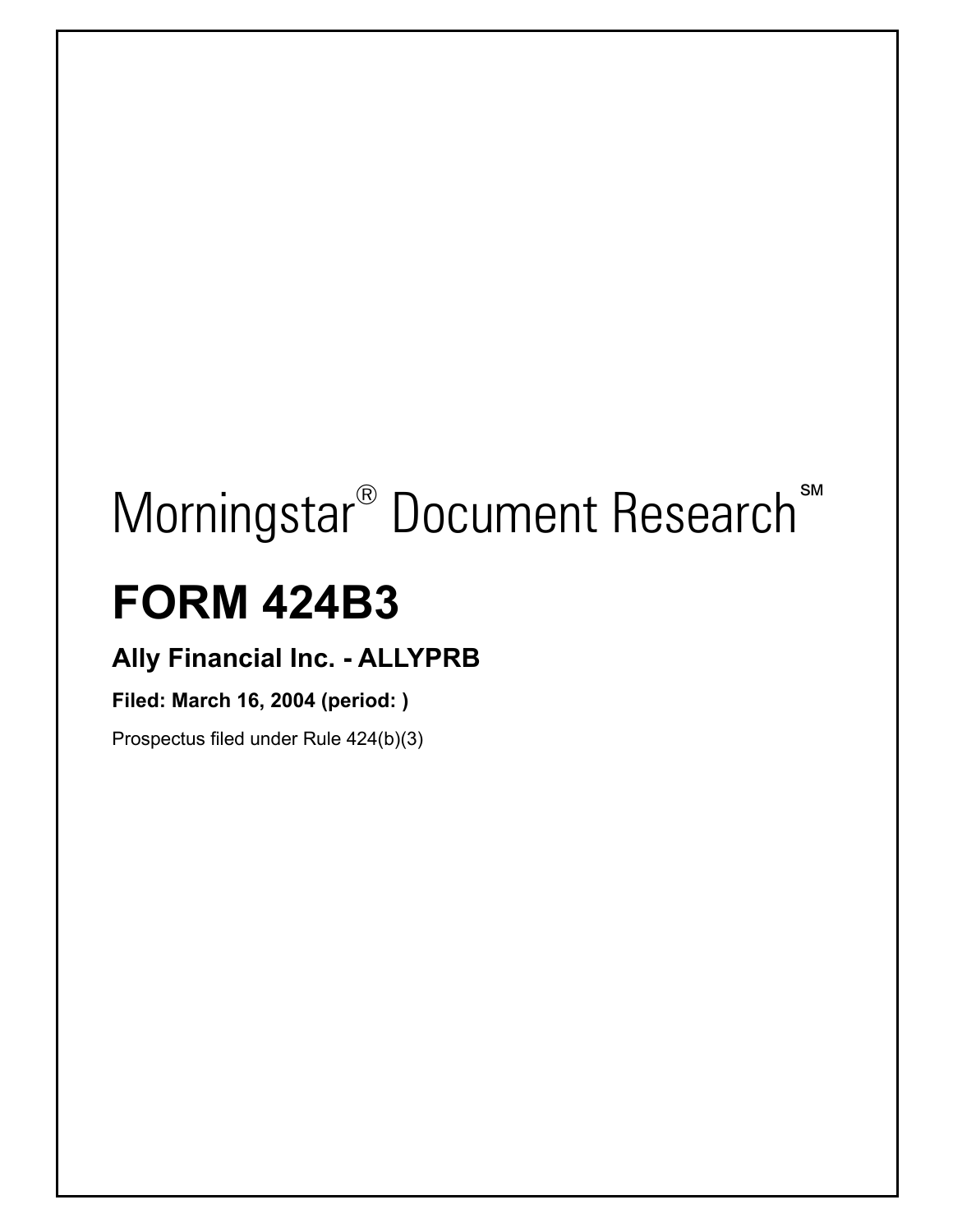*The information contained herein may not be copied, adapted or distributed and is not warranted to be accurate, complete or timely. The user assumes all risks for any damages or losses arising from any use of this information, except to the extent such damages or losses cannot be limited or excluded by applicable law. Past financial performance is no guarantee of future results.*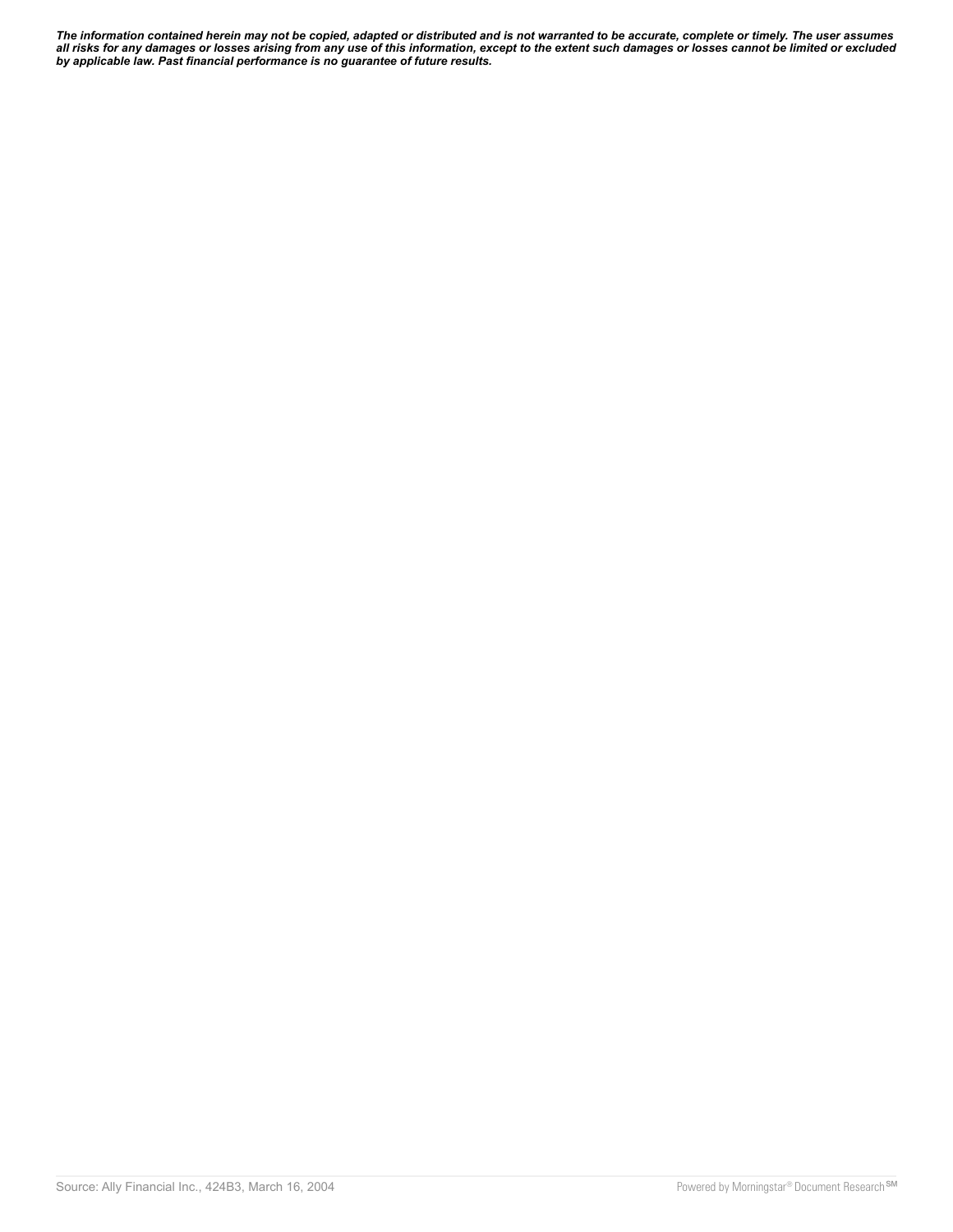#### U.S.\$15,000,000,000 GENERAL MOTORS ACCEPTANCE CORPORATION SMARTNOTES(SM) DUE FROM NINE MONTHS TO THIRTY YEARS FROM DATE OF ISSUE

Unless otherwise specified in an applicable pricing supplement, the SmartNotes will not be listed on any securities exchange, and there can be no assurance that the SmartNotes offered will be sold or that there will be a secondary market for the SmartNotes.

The Agents have advised us that they may from time to time purchase and sell SmartNotes in the secondary market, but the Agents are not obligated to do so. No termination date for the offering of the SmartNotes has been established.

| Pricing Supplement No. 20              | Trade Date: | 03/18/2004 |
|----------------------------------------|-------------|------------|
| (To Prospectus dated October 24, 2003) | Issue Date: | 03/23/2004 |

The date of this Pricing Supplement is March 18, 2004

| CUSIP<br>or<br>Common Code Rate | Stated<br>Interest                       |                         | Price to Selling<br>Maturity Public (1) Concession |                                                      |
|---------------------------------|------------------------------------------|-------------------------|----------------------------------------------------|------------------------------------------------------|
|                                 | 3704A 0HL9 1.900%                        | ---------<br>09/15/2005 | $100\%$ and $100\%$                                | $0.1250\%$                                           |
|                                 | 3704A 0HM7 2.550% 03/15/2006 100%        |                         |                                                    | $0.3000\%$                                           |
|                                 | 3704A 0HN5 3.100%                        | 03/15/2007              | $100\%$                                            | $0.4500\%$                                           |
|                                 | 3704A 0HP0 4.100% 03/15/2009             |                         | $100\%$ and $100\%$                                | 0.7500%                                              |
|                                 | 3704A 0HQ8 Float (2) 03/15/2011          |                         | $100\%$                                            | $1.0000\%$                                           |
|                                 | 3704A 0HR6 5tep (3) 03/15/2016 100%      |                         |                                                    | 1,4000%                                              |
|                                 | 3704A 0HS4 6.000% 03/15/2019 100%        |                         |                                                    | 1,6000%                                              |
|                                 | Payment Survivor's Subject to Redemption |                         |                                                    |                                                      |
|                                 | ----------                               |                         |                                                    | Frequency Option Yes/No Date and terms of redemption |
| Monthly Yes                     |                                          | No.                     |                                                    |                                                      |
| Quarterly Yes                   |                                          | No                      |                                                    |                                                      |
|                                 | Semi-Annual Yes                          | No                      |                                                    |                                                      |
| Monthly Yes                     |                                          | No                      |                                                    |                                                      |
| Quarterly Yes                   |                                          | No                      |                                                    |                                                      |
| Semi-Annual Yes                 |                                          | Yes                     |                                                    | Callable at 100% on 03/15/2007 and                   |
|                                 |                                          |                         |                                                    | every coupon date thereafter.                        |
| Semi-Annual                     | Yes                                      | Yes                     |                                                    | Callable at 100% on 03/15/2007 and                   |
|                                 |                                          |                         |                                                    | every coupon date thereafter.                        |

(1) Actual Price to Public may be less, and will be determined by prevailing market prices at the time of purchase as set forth in the confirmation sheet.

(2) 3704A0HQ8: 3-Month T-Bills + 175 bps, reset quarterly, No Cap

(3) 3704A0HR6: 5.00% for 3 yrs., 6.20% thereafter

The co-agent name Edward Jones & Co., L.P. on the prospectus dated October 24, 2003 should read Edward D. Jones & Co., L.P.

|                                                                                             | Per Note | Total                               |
|---------------------------------------------------------------------------------------------|----------|-------------------------------------|
| Public Offering Price  100.00%                                                              |          | \$15,000,000,000                    |
| Agents' Discounts<br>and Concessions  .20%-2.50%                                            |          | \$30,000,000-\$375,000,000          |
| Proceeds, before<br>expenses, to General<br>Motors Acceptance<br>Corporation  97.50%-99.80% |          | $$14,625,000,000 - $14,970,000,000$ |

(SM) Service Mark of General Motors Acceptance Corporation

 $\mathcal{L}_\text{max}$  and  $\mathcal{L}_\text{max}$  and  $\mathcal{L}_\text{max}$  and  $\mathcal{L}_\text{max}$ 

NEITHER THE SECURITIES AND EXCHANGE COMMISSION NOR ANY STATE SECURITIES COMMISSION HAS APPROVED OR DISAPPROVED OF THESE SECURITIES OR DETERMINED IF THIS PROSPECTUS IS TRUTHFUL OR COMPLETE. ANY REPRESENTATION TO THE CONTRARY IS A CRIMINAL OFFENSE.

ABN AMRO FINANCIAL SERVICES, INC. A.G. EDWARDS & SONS, INC.

Source: Ally Financial Inc., 424B3, March 16, 2004 Powered by Morningstar® Document Research<sup>SM</sup>